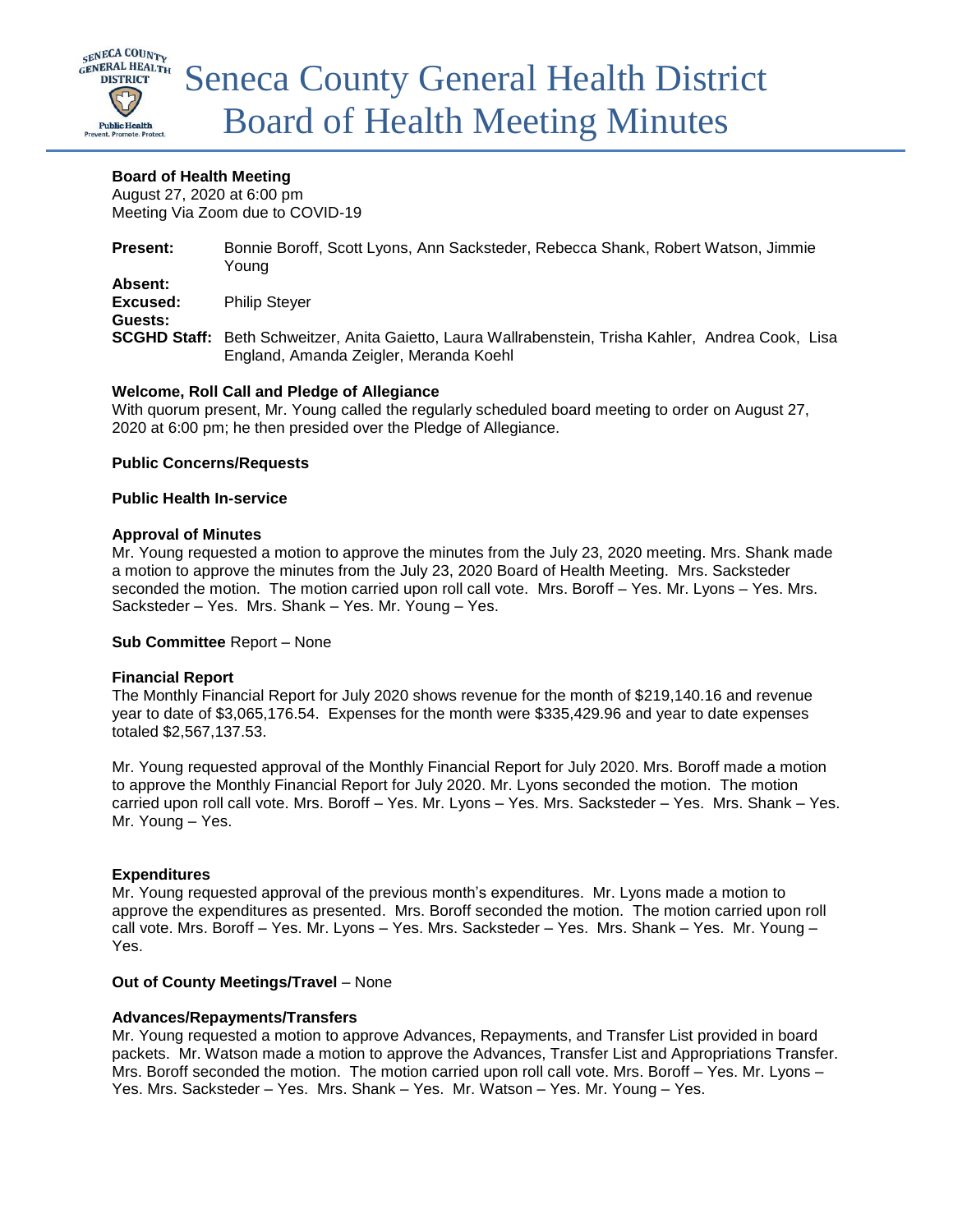## **Supplements**

Mr. Young requested a motion to approve Supplements:

- a. Fund 7082 WIC Grant 1990 \$41,064.00
- b. Fund 7142 PHEP-Coronavirus-Contact Tracing \$100,000.00

Mrs. Sacksteder made a motion to approve the Supplements. Mrs. Shank seconded the motion. The motion carried upon roll call vote. Mrs. Boroff – Yes. Mr. Lyons – Yes. Mrs. Sacksteder – Yes. Mrs. Shank – Yes. Mr. Watson – Yes. Mr. Young – Yes

### **Contracts**

Mr. Young requested a motion to approve contracts:

- a. Mohawk Local Schools, for nursing services, 07/01/2020-06/30/2021, not to exceed \$48,990.00 (payee)
- b. Bridges Community Academy, for nursing services, 07/01/2020-06/30/2021, not to exceed \$2,572.50 (payee)
- c. Geophyta, Inc., for home sewage treatment systems soil evaluation and system design (Gabel property), 08/10/2020-09/23/2020, not to exceed \$2,870.00 (payer)
- d. Geophyta, Inc., for home sewage treatment systems soil evaluation and system design (Schalk property), 08/10/2020-09/23/2020, not to exceed \$2,870.00 (payer)
- e. Geophyta, Inc., for home sewage treatment systems soil evaluation and system design (Steinmetz property), 08/10/2020-09/23/2020, not to exceed \$2,870.00 (payer)
- f. Geophyta, Inc., for home sewage treatment systems soil evaluation and system design (Todd property), 08/10/2020-09/23/2020, not to exceed \$2,870.00 (payer)
- g. Geophyta, Inc., for home sewage treatment systems soil evaluation and system design (Craig property), 08/18/2020-10/01/2020, not to exceed \$2,870.00 (payer)
- h. Mercy Health Tiffin's Emergency Care Center, for participation in Integrated Naloxone Access and Infrastructure Grant, effective upon signatures – 09/28/2020, no money
- i. Wood County Health District, for PHEP, EPI and Planner services, 07/01/2020-06/30/2021 not to exceed \$15,820.00 (payer)
- j. Hopewell-Loudon Schools, for nursing services, 07/01/2020-06/30/2021, not to exceed \$9,775.50 (payee)
- k. A&D Excavating, LLC, for home sewage treatment systems installation (Ickes property**),**  07/29/2020-09/26/2020, not to exceed \$19,599.00 (payer)
- l. A&D Excavating, LLC, for home sewage treatment systems installation (Miller property**),**  07/29/2020-09/26/2020, not to exceed \$21,274.00 (payer)

Mrs. Sacksteder made a motion to approve the contracts. Mrs. Shank seconded the motion. The motion carried upon roll call vote Mrs. Boroff – Yes. Mr. Lyons – Yes. Mrs. Sacksteder – Yes. Mrs. Shank – Yes. Mr. Watson – Yes. Mr. Young – Yes

### **Resolutions**

Mr. Young requested a motion to approve resolutions:

- a. 2020.11 Hiring Intermittent RN for Contact Tracing– Patti Carlisle, effective 08/06/2020
- b. 2020.12 Hiring Full-Time –SIT– Austin Nainiger, effective 08/31/2020

Mrs. Boroff made a motion to approve the resolutions. Mrs. Sacksteder seconded the motion. The motion carried upon roll call vote. Mrs. Boroff – Yes. Mr. Lyons – Yes. Mrs. Sacksteder – Yes. Mrs. Shank – Yes. Mr. Watson – Yes. Mr. Young – Yes

### **Division Reports**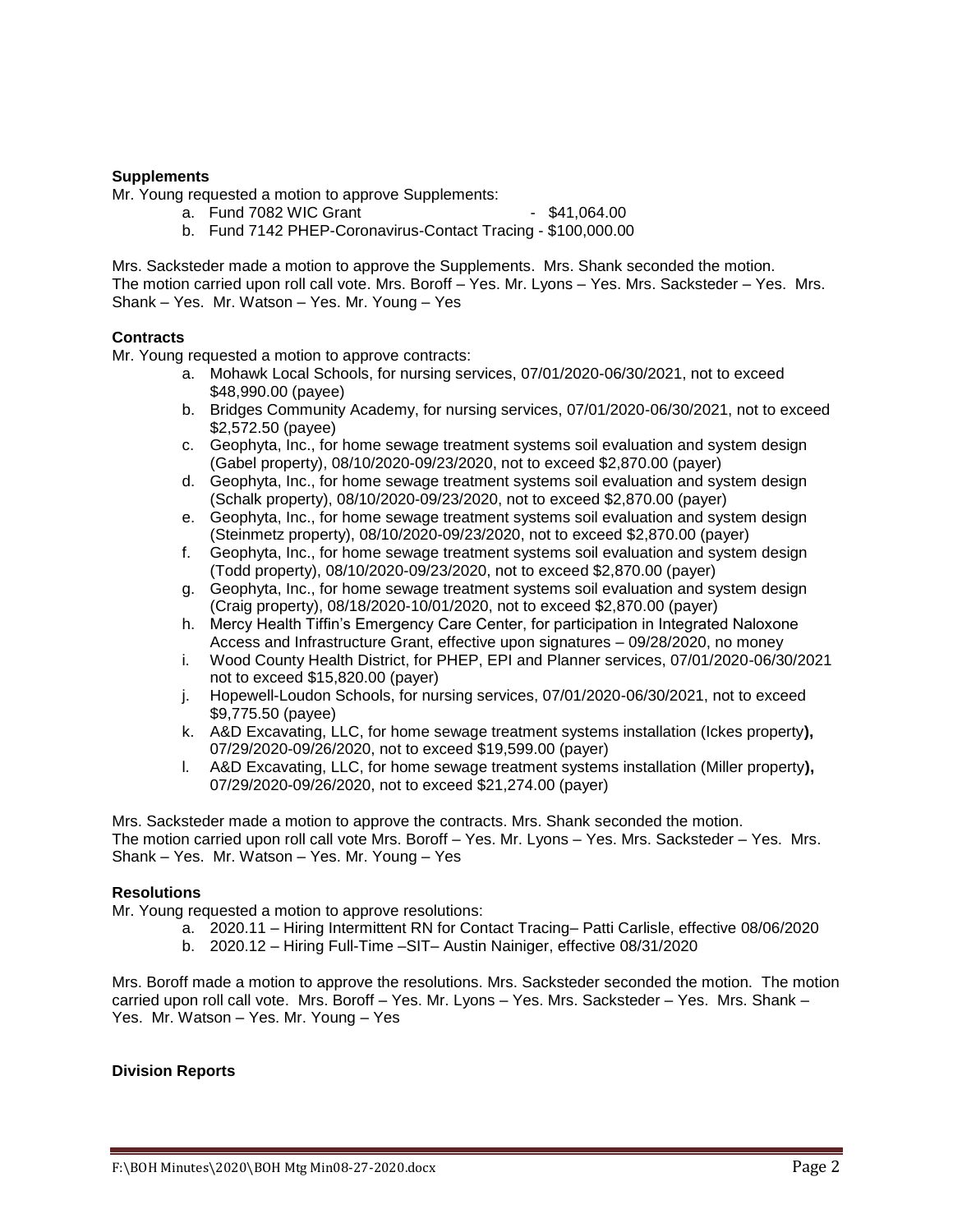## **WIC**

Mr. Young turned the floor over to the Director of the WIC Division, Trisha Kahler, RD LD. Mrs. Kahler reviewed her report included in board member's packet:

Service: August is breastfeeding awareness month. State WIC provided breastfeeding friendly bags for us to distribute to new moms. We donated some of these bags to the hospital to be distributed when moms are released after having a baby. Social media posts are also being shared throughout the month.

State WIC is continuing work on guidance for a safe return to in-person appointments.

We are continuing to distribute Farmers' Market coupons as well as hand sanitizer and proper usage instructions.

Quality: A new system has been developed at the State level to identify potentially eligible WIC participants enrolled in Medicaid. Local clinics will be provided with contact information monthly and must reach out to those identified in an effort to also enroll them in WIC services.

## **Nursing**

Mr. Young turned the floor over to the Director of Nursing, Andrea Cook, BSN RN. Ms. Cook reviewed her report included in board member's packet:

## People:

- Amanda Davis has resigned.
- Meranda Koehl RN began a full time position in the nursing division August 3, 2020.
- We will be hiring a full time RN and two temporary Contact Tracers.
- We have hired Patti Carlisle RN 8/6/2020 to provide contact tracing. She is to work less than 30 hours a week and is working from home.

### Quality:

Always striving to provide exceptional service.

## Service:

COVID19

- o We have had overwhelming number of phone calls concerning the recommendation to quarantine the Hopewell Loudon Football Team (8/22/2020) and the Hopewell Loudon Band Camp members (8/23/2020).
- o As of 8/27/2020 there are 356 COVID cases in Seneca County and currently 112 are active cases. 166 males, 190 females, 12 deaths when this was wrote, now at 13 deaths.
- o July stats show 176 people were contact traced and 132 new COVID 19 cases.
- We are coordinating Flu clinics and drive thru clinics.
- Vaccinations are down by 104 for the month of July.
- SCGHD school nurses had a brainstorming meeting 8-19-2020 with Seneca County School Nurses to discuss COVID in the schools.

Mr. Lyons would like to know what is the average return time for COVID-19 test results. Ms. Cook believes that the average with the PCR test done through the Hospital is 3 to 4 days, some results are faster. Urgent Cares are doing the rapid test and those results are within 15 to 20 minutes. The people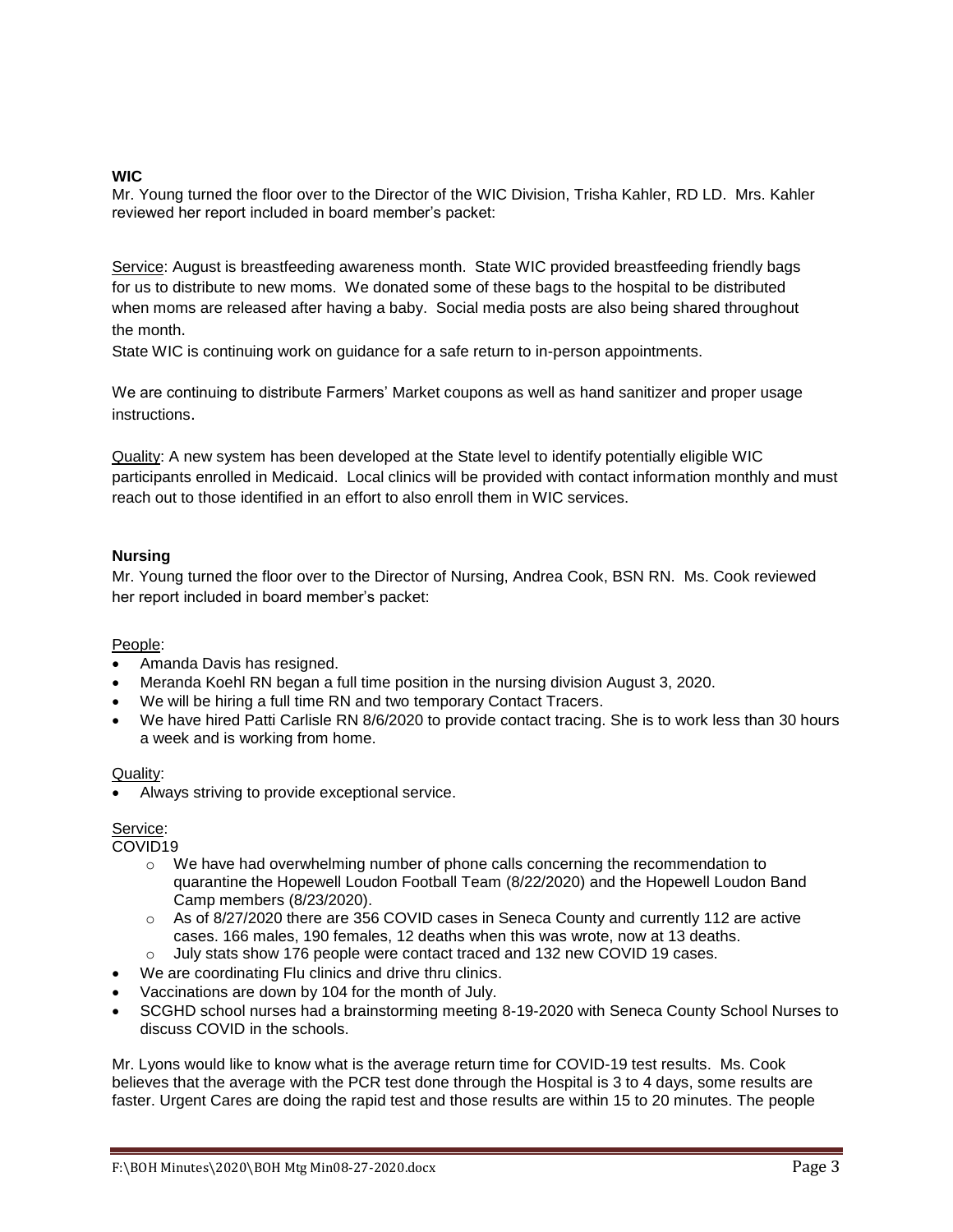who tested positive with a rapid test are considered a suspected case until the case is investigated to see if they were exposed to a positive person or if they are symptomatic. If they were exposed or are symptomatic then they are moved to a probable case.

Mr. Lyons asked if we get the results from the testing done at the colleges. Ms. Cook stated that when there is a positive COVID-19 test it gets entered in to the state-wide database system, we get the information from that system. Urgent care is also faxing the Health Department the positive results from the rapid test. Mr. Lyons also asked if the high schools are actively doing testing with the schools reopening and sports starting. Mrs. Schweitzer said that the schools are not testing on a regular basis. There is only testing when someone is ill or they go to get a test.

## **Environmental Health**

Mr. Young turned the floor over to the Director of Environmental Health, Laura Wallrabenstein, MA RS. Mrs. Wallrabenstein reviewed her report included in board member's packet:

Mrs. Wallrabenstein presented for condemnation, properties located at:

- a. 12434 W. Wagner St. Fostoria, OH 44830 Owned by Trent W. Myers, Melissa A. Gonzales, Thomas J. Layton, Melinda S. Layton, Nikki Davis, Tina Ann Smith – 905 Springville Ave. Fostoria, OH 44830
- b. 250 Second Ave. Tiffin, OH 44883 Owned by: Anthony Smith 112 N. McCullum Ave. Greensburg, KY 42743

Mr. Young requested a motion to approve the condemnations of the properties located at 12434 W. Wagner St. Fostoria, OH 44830 Owned by Trent W. Myers, Melissa A. Gonzales, Thomas J. Layton, Melinda S. Layton, Nikki Davis, Tina Ann Smith – 905 Springville Ave. Fostoria, OH 44830. 250 Second Ave. Tiffin, OH 44883 Owned by: Anthony Smith 112 N. McCullum Ave. Greensburg, KY 42743. Mrs. Sacksteder made a motion to approve the condemnations of at 12434 W. Wagner St. Fostoria, OH 44830 Owned by Trent W. Myers, Melissa A. Gonzales, Thomas J. Layton, Melinda S. Layton, Nikki Davis, Tina Ann Smith – 905 Springville Ave. Fostoria, OH 44830. 250 Second Ave. Tiffin, OH 44883 Owned by: Anthony Smith 112 N. McCullum Ave. Greensburg, KY 42743. Mr. Lyons seconded the motion. The motion carried upon roll call vote Mrs. Boroff – Yes. Mr. Lyons – Yes. Mrs. Sacksteder – Yes. Mrs. Shank – Yes. Mr. Watson – Yes. Mr. Young – Yes

Mrs. Wallrabenstein presented for rescind condemnation, property located at:

a. 216 E. North St. Fostoria, OH 44830

Owned by: Epifanio Diaz, 724 Walnut St. Fostoria, OH 44830

Mr. Young requested a motion to rescind the condemnation of the property located at 216 E. North St. Fostoria, Oh 44830 Owned by: Epifanio Diaz, 724 Walnut St. Fostoria, OH 44830. Mrs. Boroff made a motion to rescind the condemnation of 212 E. North St. Fostoria, Oh 44830. Mrs. Shank seconded the motion. The motion carried upon roll call Mrs. Boroff – Yes. Mr. Lyons – Yes. Mrs. Sacksteder – Yes. Mrs. Shank – Yes. Mr. Watson – Yes. Mr. Young – Yes

## **General Update**:

People: We have offered Austin Nainiger the position of landfill inspector, SIT.

Financial:The prosecutor's office declined to take any action against Put-in-Pita since they are now closed. Unfortunately, I think it does set a bad precedent for us.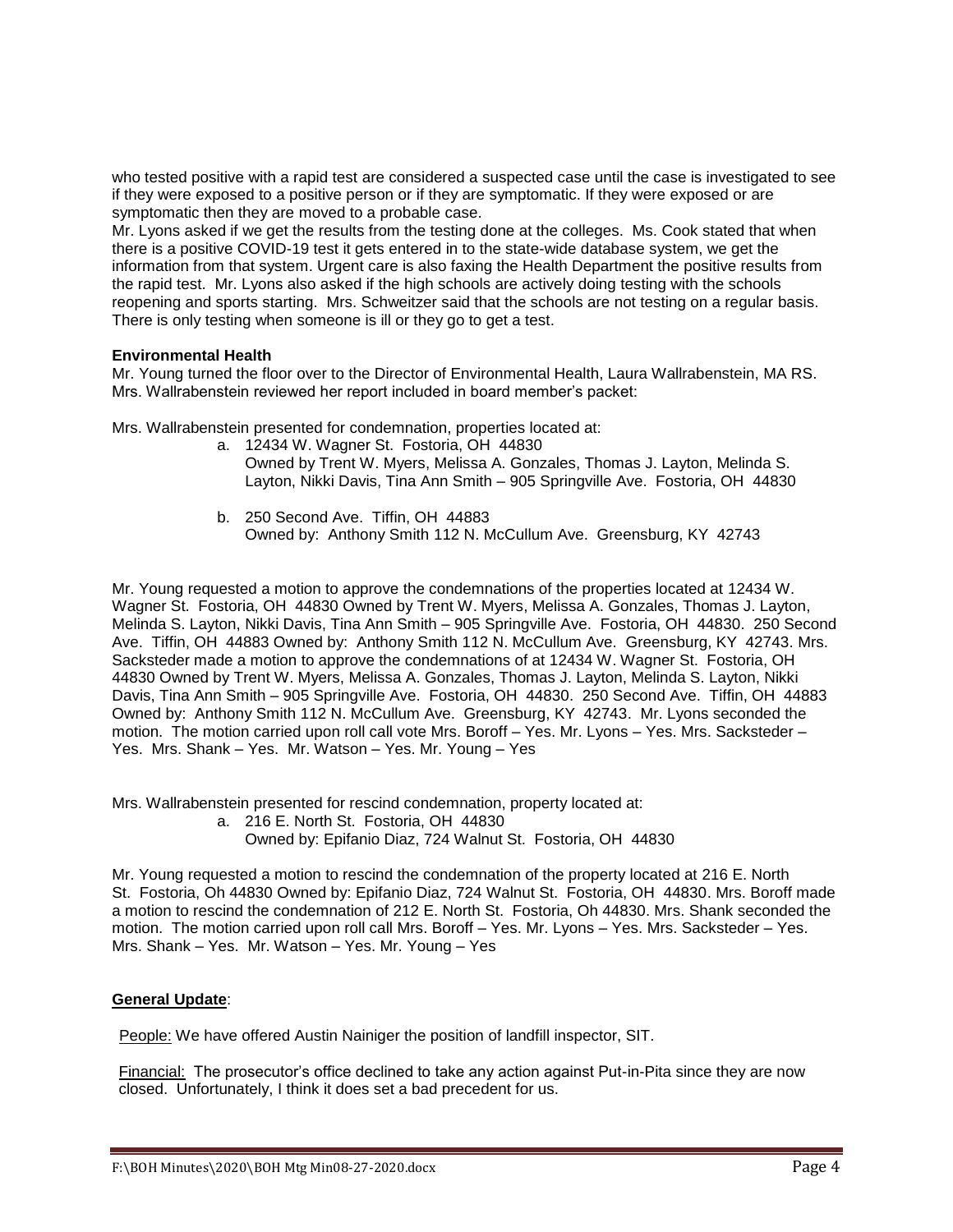I have submitted the WPCLF grant for 2021 – asking \$150,000 (max allowed) – Lake Mohawk, Eden Park and Flat Rock will be our target areas.

I have held off starting the annual food cost methodology as ODH/ODA act like they may have something to say about it due to COVID. . . . but they can seldom agree on anything.

Service: Manufactured Gas Plant – Crocker St. Fostoria – I am listed as a contact for questions. I've included the fact sheet regarding this project. My only concern would be that IF there is offsite migration of odors, the citizens will likely be calling us about the landfill.

Amanda is volunteering to serve on the campground rule advisory committee taking part in several zoom meetings to recommend changes to these rules.

Quality: The final sewage policy regarding connection to sanitary sewer has been distributed (city and county engineers) and may prove useful as new lots are being proposed just outside the city limits. . .

Landfill update:1 NOV was issued by OEPA regarding unloading of local waste in the railcar unloading area.

There was a fire reported at the landfill early in the morning last week – no cause was determined and we have not received any official notification from the landfill yet.

We have received preliminary results of the ambient air testing at Sunny Farms and I know there are questions that the consultants need to follow up with OEPA.

Mr. Nutter gave an update for the landfill. Mr. Nutter stated the landfill will not expand any further south. Mrs. Sacksteder asked how far east and how far north is the Landfill projected to expand. Mr. Nutter answered that they are currently permitted to go almost to the railroad tracks to the east and to Township Road 108 to the North. Mr. Nutter also explained about the fire reported at the landfill. Mrs. Boroff asked if Sunny Farms could produce an annual report or an annual summary that is available for the public to help keep the public informed.

#### **Health Commissioner**

Mr. Young turned the floor over to the Health Commissioner, Beth Schweitzer, MPH.

Service: Five All AOHC Member Calls Four NW District Calls Two AOHC Board meetings with ODH Leadership Four calls for all health commissioners with Governor DeWine Five ODH Calls for health departments only Three Seneca County Emergency Partners meetings Public Affairs Meeting Two Elected Official Department Heads calls Two Cares Relief act committee Calls 14 Calls with WBVI and One Call with WTTF

Growth: Two COVID 19 Podcasts

Quality: Met twice with superintendents about plans for returning to school. Working with both Heidelberg and Tiffin Universities in regard to Positive Cases

Numerous complaints and questions about events answered on a daily basis.

Financial: